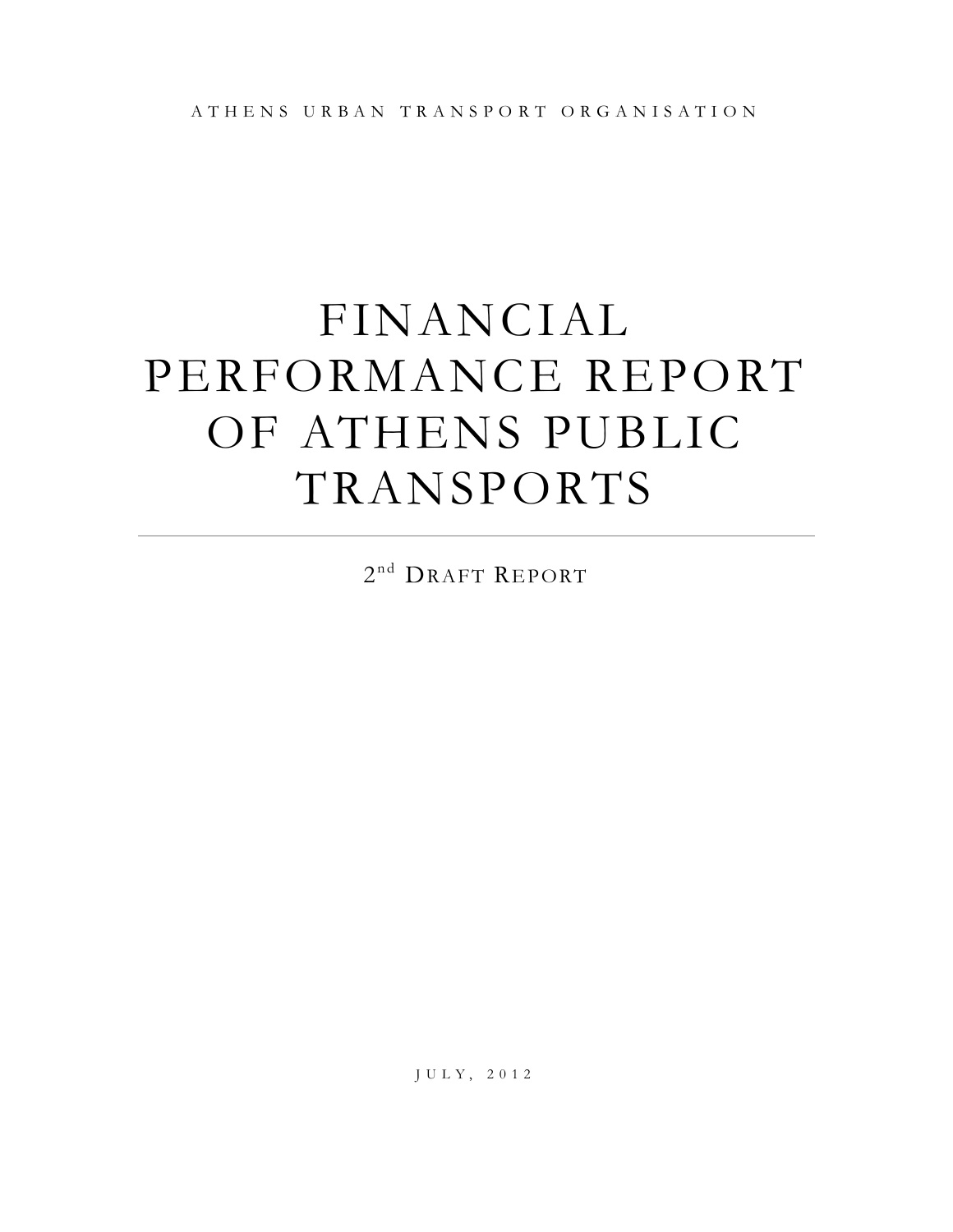# FINANCIAL PERFORMANCE **REPORT 2011**

ATHENS URBAN TRANSPORT ORGANISATION

#### **PURPOSE OF THE REPORT**

This report is a brief overview of the first financial results of Athens Urban Transport Organisation (OASA) for year 2011. The purpose of the report is to provide essential information to shareholders, decision makers and stakeholders about the financial performance of State-owned Urban Transport Companies.

#### **ATHENS PUBLIC TRANSPORT GROUP**

Athens Urban Transport Organisation (OASA) responsibilities deal with monitoring and control of the public transportation network in the Athens Metropolitan area (Attica region). According to the new legislation on urban transport system (law 3920/11- March 3 2011) the five operators merged to two operator companies; the OSY S.A. and STASY S.A. The first company is responsible for the bus network, which was formerly operated by ETHEL S.A., and the electric trolleybus network that was operated by ILPAP S.A. The second company is responsible for the operation of urban railway system, which was formerly operated by ISAP S.A., the Athens metro system, which was formerly owned by Attiko Metro S.A. and operated by AMEL S.A. and the Athens tram system, which was formerly operated by TRAM S.A., a subsidiary of Attiko Metro S.A. The shareholder of both operator companies is OASA S.A., which is responsible for the management of the transport operators.



*Figure 1: OASA Group structure*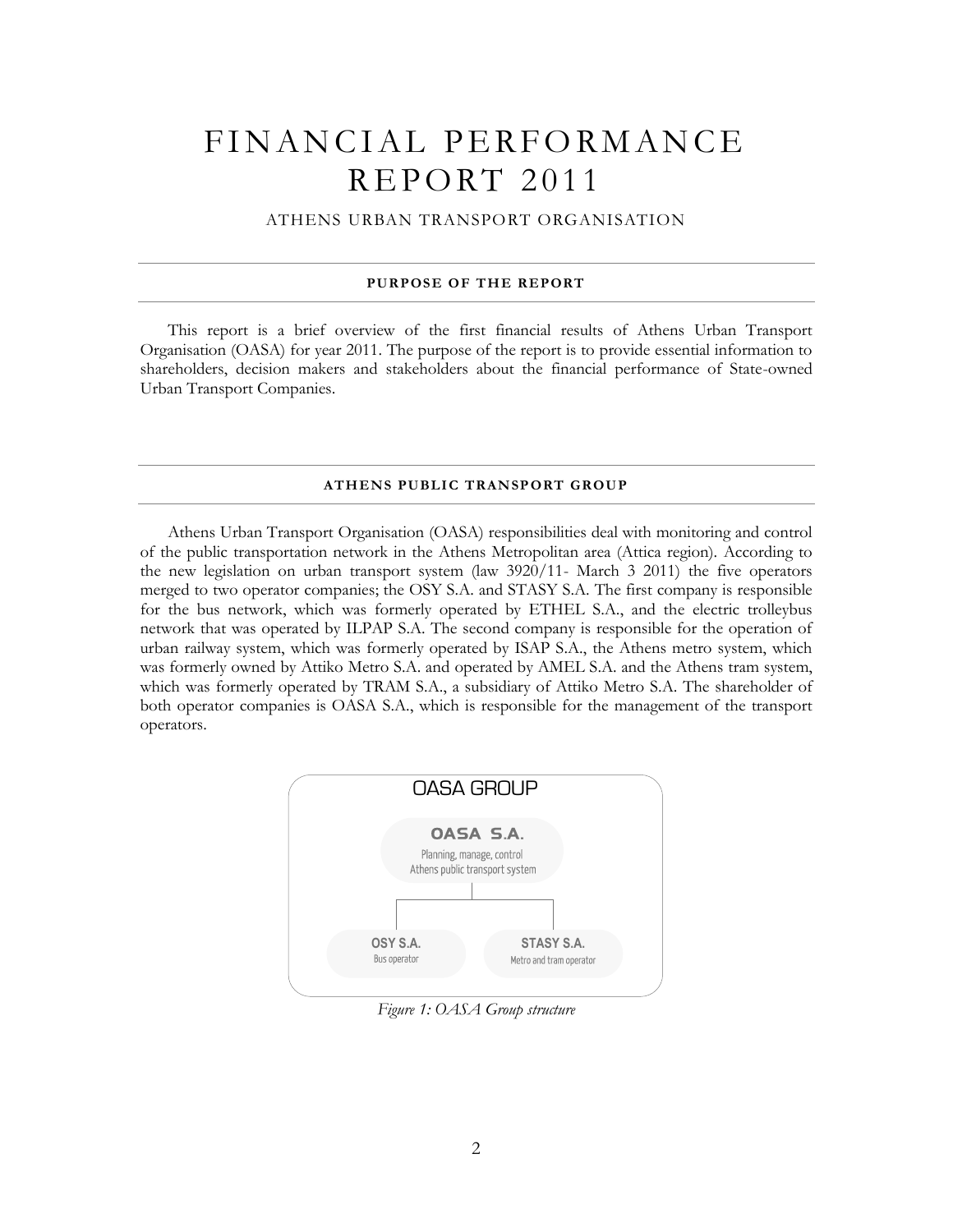#### **PERFORMANCE OF THE OASA GROUP**

The financial performance of Public Transport (PT) operators during the last decade resulted a cumulative debt of approximately  $\epsilon$ 2.8 billion. Government adopted a restructuring plan to make PT system viable. The restructuring plan deals with the reduction of the operating deficit of all operators. The key points towards PT consolidation are summarised as follows:

- changes in pricing policy, which were applied in March 1, 2011;
- new legislation on urban transport system (law 3920/11- March 3 2011);
- merger of the transportation operators in July, 2011;
- **implementation of employee transfer program, at the end of 2011;**
- implementation of the new legislation on public utilities companies (law 4424/11);
- connectivity and route development during summer period; changes were implemented in July and August 2011;
- connectivity and route development during fall and winter period; changes were implemented in September and October 2011;
- changes in the administrative structure of the Organisation, as well as in key transport operators internal processes

It is noteworthy that the new business plan, along with the above mentioned changes resulted reduction of the operating cost and increase in the operating income in year 2011; OASA Group operating cost was €143.8 millions lower compared to the previous year, while the total operating income was  $\epsilon$ 55.3 millions higher. As a result, the operating deficit was reduced by 71.6%.

It is noted that operating income includes fares on the transport network, income from other sources (e.g. advertisements) and state subsidy. Operating cost includes staff salaries, fuel and maintenance cost, third-party services and various other expenses. Table 1 presents the key financial figures for the last 3 years, while table 2 shows state's subsidies, loans under Greek Government's guarantee scheme and other financial support for all transport operators.

|                          |              |                |               | (in Euros)  |
|--------------------------|--------------|----------------|---------------|-------------|
|                          |              | <b>CHANGE</b>  |               |             |
| FINANCIAL OUTCOME        | 2009         | 2010           | 2011          | (2011/2010) |
| Operating income $(A)^*$ | 444,608,029  | 399,857,730    | 455,156,709   | 13.8%       |
| Operating cost (B)       | 781,883,071  | 677,915,065    | 534,160,855   | $-21.2%$    |
| Operating result (A-B)   | -337,275,043 | $-278,057,335$ | $-79,004,146$ | $-71.6%$    |

*Table 1: Operating results for years 2009-2011*

\* State's subsidy is included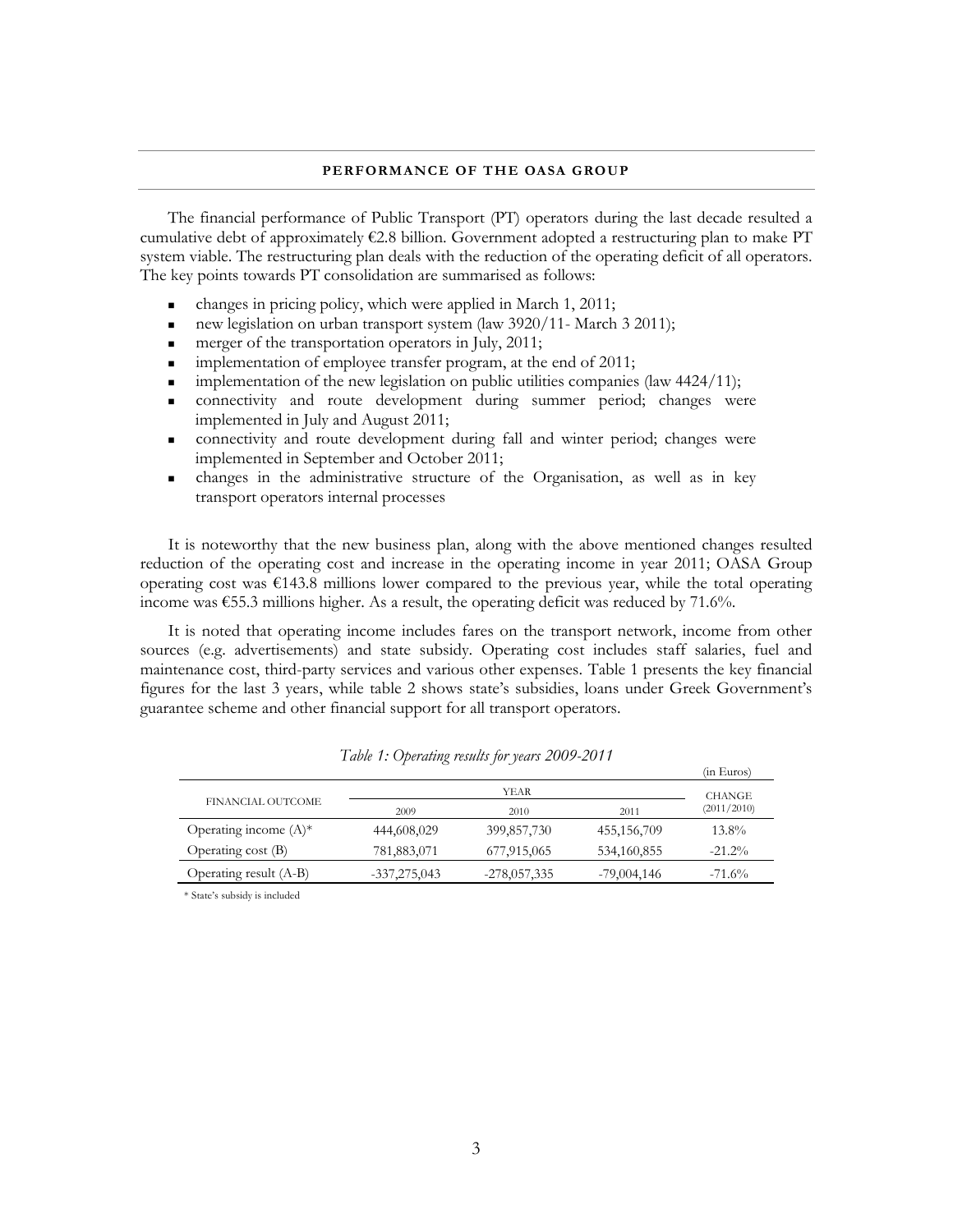|                                          |             |             | (in Euros)  |
|------------------------------------------|-------------|-------------|-------------|
|                                          |             | <b>YEAR</b> |             |
| <b>STATE SUBSIDY</b>                     | 2009        | 2010        | 2011(4)     |
| OSY S.A. <sub>(1)</sub>                  | 96,788,991  | 86,023,953  | 131,709,375 |
| STASY S.A. <sup>(1)</sup>                | 31,651,376  | 28,389,391  | 27,953,773  |
| Subtotal (without VAT)                   | 128,440,367 | 114,413,344 | 159,663,147 |
| Loans <sup>(2)</sup>                     | 350,000,000 | 0           | $\theta$    |
| State's financial support <sup>(3)</sup> | $\Omega$    | 230,000,000 | $\Omega$    |
| Sum                                      | 478,440,367 | 344,413,344 | 159,663,147 |

*Table 2: State subsidy for OASA Group for years 2009-2011*

(1) The company OSY S.A. resulted from the merging of transport operators ETHEL S.A. and ILPAP S.A. while the company STASY S.A. resulted from the merging of transport operators ISAP S.A., AMEL S.A. and TRAM S.A.; all mergers took place in 1/7/2011;

(2) Bank loan under Greek Government's guarantee for the former Group OASA (subsidiaries ETHEL S.A., ILPAP S.A. and ISAP S.A.) was € 350,000,000 in year 2009;

(3) State's financial support for former Group OASA (subsidiaries ETHEL S.A., ILPAP S.A. and ISAP S.A.) in year 2010 was € 230,000,000;

(4) The figures are based on 24610/3785/31.5.2011 document of Ministry of Infrastructure Transport and Networks.

Figure 2 illustrates operating income and cost for years 2009, 2010 and 2011. Comparing operating income over cost for years 2009 and 2010 a shortfall around  $\epsilon$ 337 and  $\epsilon$  278 million respectively is noted. However, in year 2011, the operating deficit is only €79 million.



*Figure 2: Operating income and cost for years 2009-2011*

At this point it should be noted that operating income does not include the third party revenues given by ministries and state authorities, which have not yet been invoiced by transport operators. As presented in table 3, regarding year 2011, these revenues are around  $\epsilon$ 61.6 million.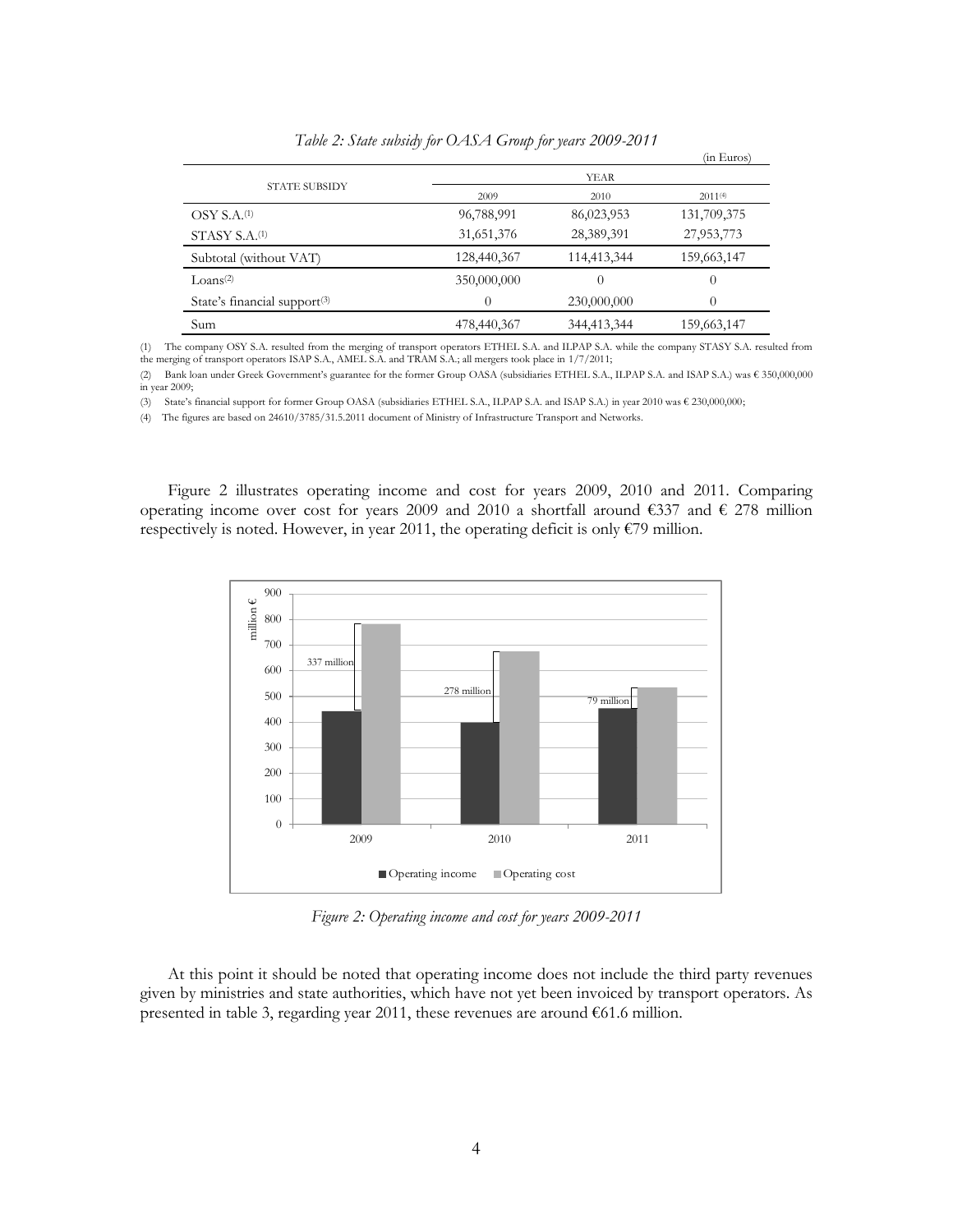|                                                                | (in Euros)       |
|----------------------------------------------------------------|------------------|
| <b>GOVERNMENT DEBTS TO OASA GROUP</b>                          | <b>YEAR 2011</b> |
| Ministry of Education, Lifelong Learning and Religious Affairs | 24,380,177       |
| Ministry of Labour and Social Security                         | 23,006,473       |
| Ministry of Health and Social Solidarity                       | 12,685,332       |
| Ministry of Citizen Protection                                 | 705,470          |
| Ministry of National Defense                                   | 814,609          |
| Subtotal                                                       | 61,592,061       |
| Ministry of Health and Social Solidarity (*)                   | 25,312,500       |
| Sum                                                            | 86,904,561       |

*Table 3: Government debts for year 2011*

 $\mathcal{L}$  in

\* are invoiced by transport operators but not settled by the Ministry

Figure 3 illustrates the breakdown of operating income and operating cost regarding for the last 3 years. As concerns year 2011, it is noted that if third party revenues are given then the operating deficit for OASA Group will be approximately €17.4 million.



*Figure 3: Operating cost and operating income breakdown for years 2009-2011*

Besides the financial outcome, in order to monitor OASA Group's performance, key performance indexes (KPIs) are introduced (table 4). The first two KPIs provide results regarding the operating cost of the PT companies per vehicle kilometre and per passenger. The next 2 KPIs provide results regarding the operating debt of the PT companies per vehicle kilometre and per passenger. The next KPI provide results on the revenue generated per passenger and the last KPI provide results regarding the sales per operating cost.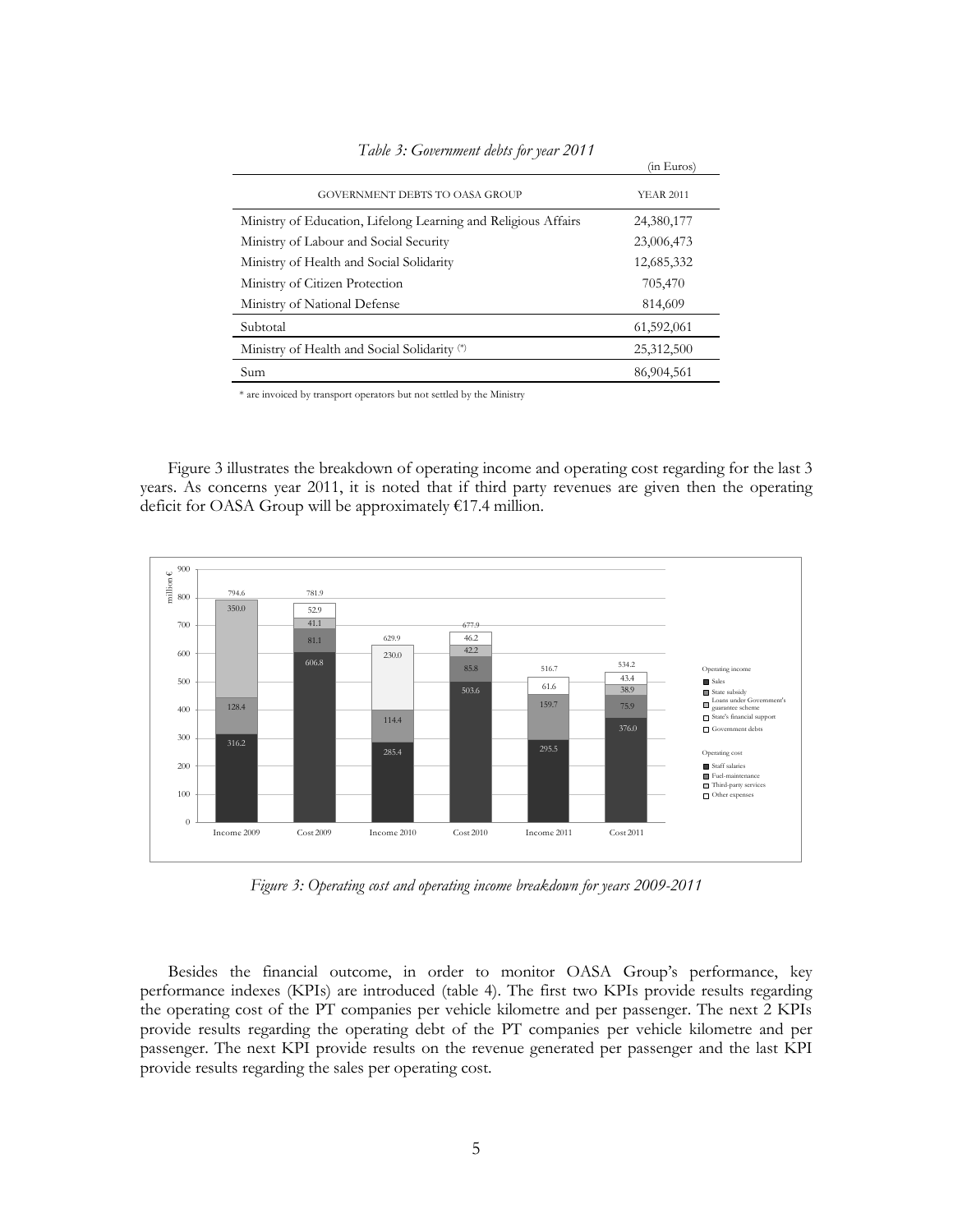| PERFORMANCE INDEXES                  |                                            | <b>YEAR</b> |      |      | <b>CHANGE</b> | <b>CHANGE</b> |
|--------------------------------------|--------------------------------------------|-------------|------|------|---------------|---------------|
|                                      |                                            | 2009        | 2010 | 2011 | (2011/2009)   | (2011/2010)   |
| Operating cost per vehicle kilometre | <i>operating cost</i><br>vehicle kilometer | 4.64        | 4.29 | 3.74 | $-19%$        | $-13%$        |
| Operating cost per passenger         | operating cost<br>passenger                | 0.92        | 0.84 | 0.73 | $-21\%$       | $-13%$        |
| Debt per vehicle kilometre           | operating debt<br>vehicle kilometer        | 2.00        | 1.76 | 0.55 | $-72%$        | $-69%$        |
| Dept per passenger                   | operating debt<br>passenger                | 0.40        | 0.34 | 0.11 | $-73%$        | $-69%$        |
| Revenue generator                    | operating income<br>passenger              | 0.52        | 0.49 | 0.62 | 19%           | 26%           |
| Sales per operating cost             | sales<br>operating cost                    | 0.35        | 0.37 | 0.50 | 41%           | 35%           |

*Table 4: Key Performance Indexes*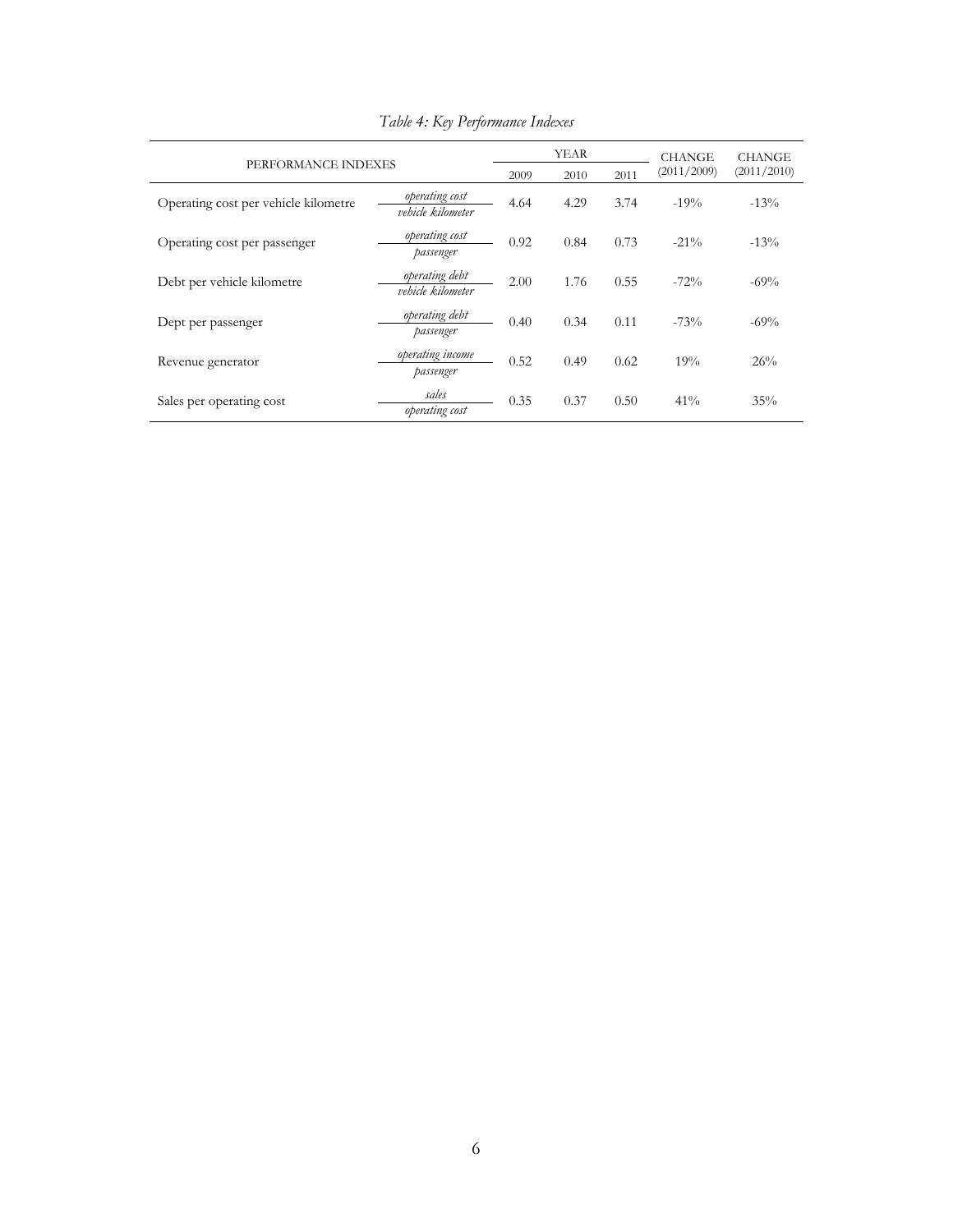#### **OPERATING REVENUE**

The primary source of revenue remains fares on the transport network; this represents around 61% of all revenue generated in 2011. As illustrated in figure 4, 35% of the total operating revenue regards state subsidy, while the rest 4% refers to income from other sources (e.g. advertisements).



*Figure 4: Operating revenue breakdown*

Fares revenue is analysed into two main categories, revenue from tickets and revenue from travel cards; travel cards are further analysed into monthly and annual. In 2011, the revenue from tickets was around 69%, while the revenue from travel cards was 31%. As already mentioned, the total fares revenue, for year 2011, was higher compared to the previous year. A comparison, on a monthly basis, for revenues from tickets and monthly travel cards, for the last 3 years (2009-2011) is given in the following figure.



*Figure 5: Fares revenues (tickets and monthly travel cards) for years 2009-2011*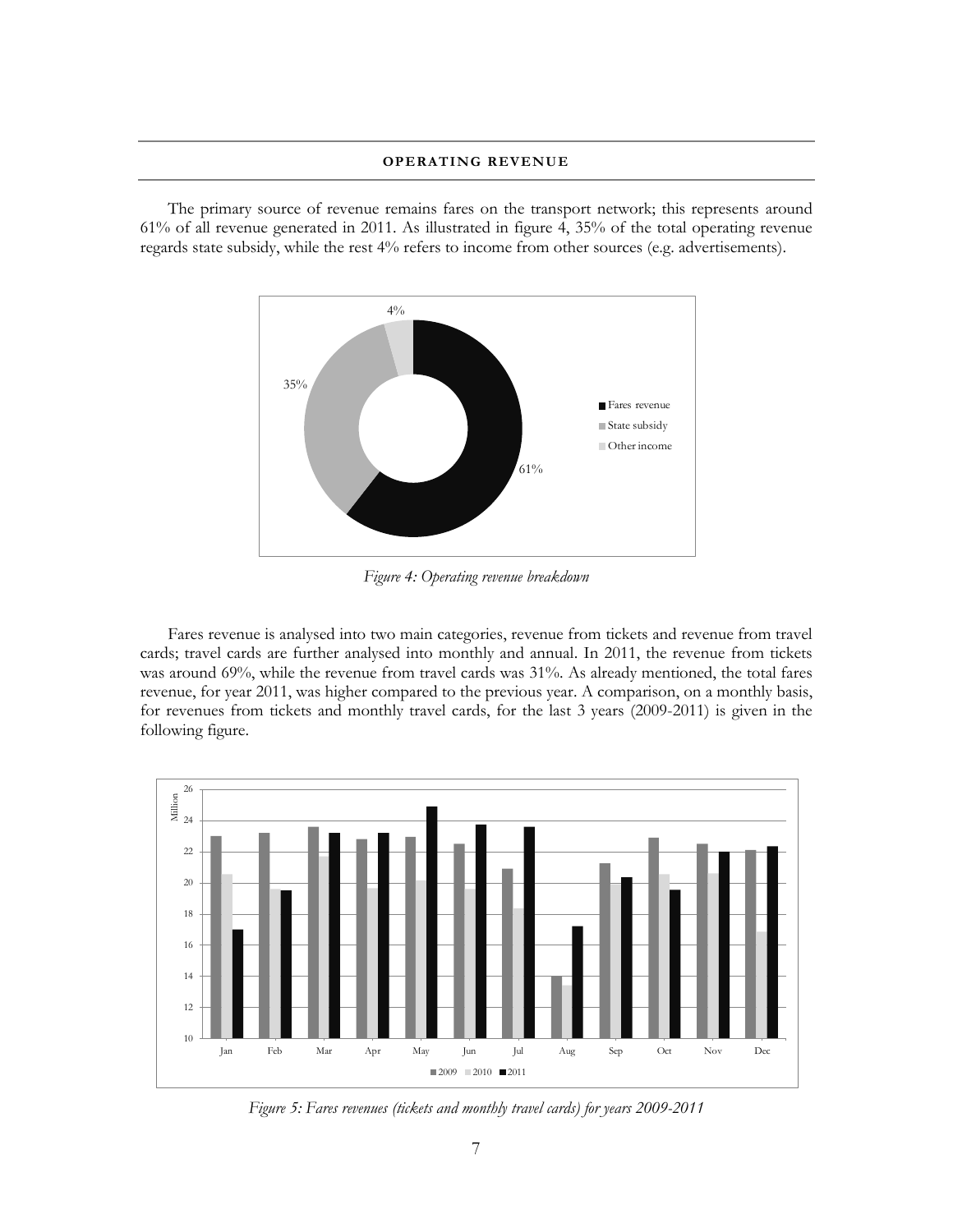In terms of transport operators, tram and metro present the largest increase, around 23% and 21% respectively. Figure 6 illustrates fares revenue from tickets and monthly travel cards by transport operator for years 2010 and 2011, while figure 7 gives the annual fares revenue breakdown.



*Figure 6: Fares revenues (tickets and monthly travel cards) by transport operators for years 2010-2011*



*Figure 7: Fares revenues (tickets and monthly travel cards) breakdown by transport operator*

Even though an increase around 11% in the fares revenue is noted, the following issues should be acknowledged:

- a decline around 9% in January and February fares revenue is noted due to urban transport workers strikes; the decline for October was around 5%;
- the new fare policy was implemented at March 1st, 2011;
- many strikes, road closures and protests took place during May and June, affecting people's mobility;
- economic crisis has affected people's mobility patterns (e.g. people prefer not to pay for transport services, unemployment rates have risen);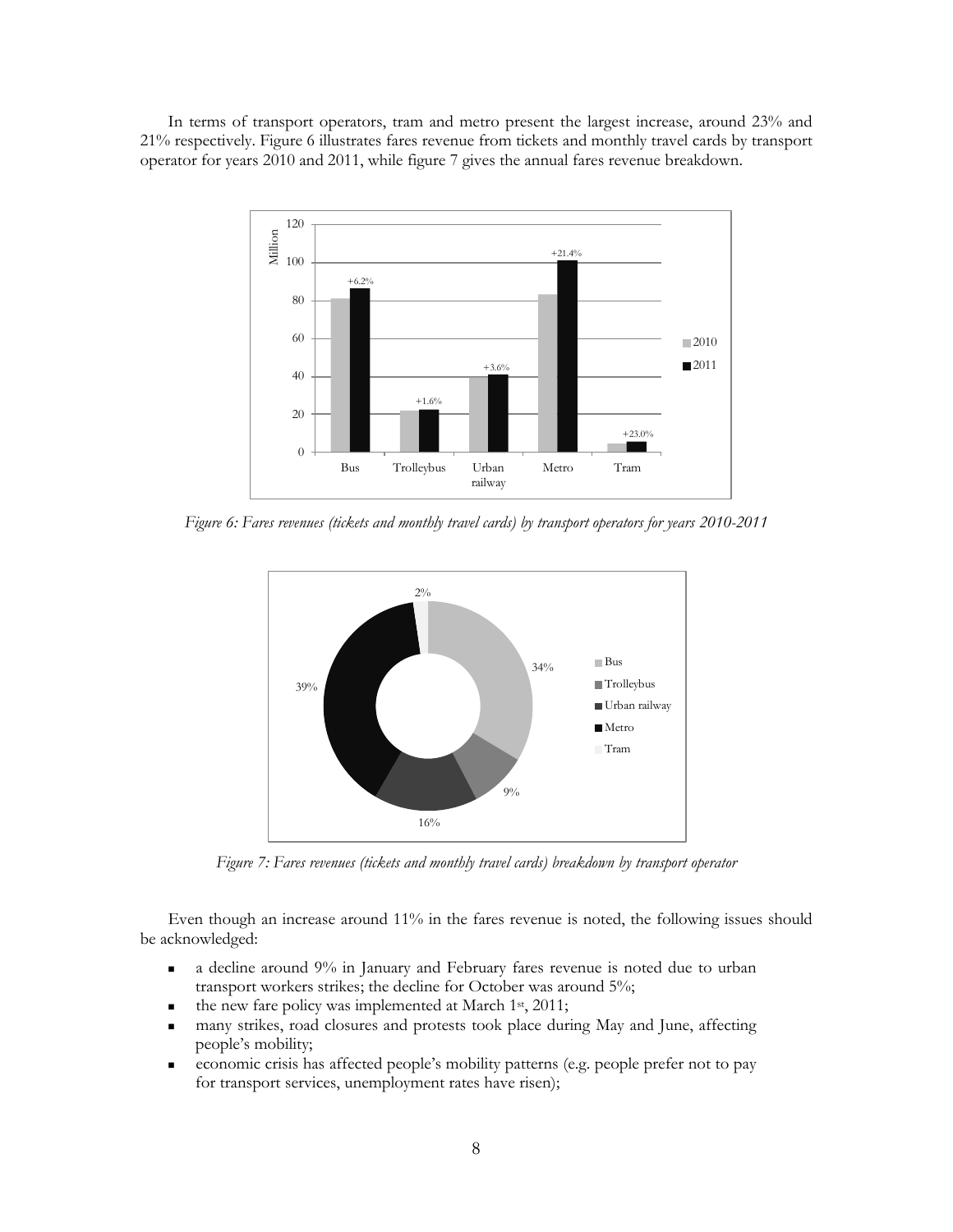#### **OPERATING COST**

In 2011, operating cost was around  $\epsilon$  144 million lower compared to the previous year. Staff costs represents about 71% of total expenditure, while service expenses like fuel and maintenance cover around 14%; the rest 15% refers to third party services and other operating expenses (figure 8). Table 5 presents the breakdown of operating expenditure for years 2009-2011.



*Figure 8: Operating cost breakdown for year 2011*

|                      | $\cdots$     |             |             | (in Euros)    |
|----------------------|--------------|-------------|-------------|---------------|
|                      |              | YEAR        |             | <b>CHANGE</b> |
| OPERATING COST       | 2009         | 2010        | 2011        | (2011/2010)   |
| Staff salaries       | 606,785,528  | 503,643,398 | 375,968,227 | $-25.4\%$     |
| Fuel & maintenance   | 81,084,916   | 85,816,971  | 75,928,636  | $-11.5\%$     |
| Third party services | 41, 104, 500 | 42,247,878  | 38,880,633  | $-8.0\%$      |
| Other expenses       | 52,908,127   | 46,206,818  | 43,383,359  | $-6.1\%$      |
| Sum                  | 781,883,071  | 677,915,065 | 534,160,855 | $-21.2%$      |

| Table 5: Operating cost for years 2009-2011 |  |  |  |  |  |
|---------------------------------------------|--|--|--|--|--|
|---------------------------------------------|--|--|--|--|--|

The implementation of a significant cost-cutting plan resulted in reduction in operating expenditure by 21.2% compared to year 2010 and by 32% compared to year 2009. Analytically, the implementation of the recent legislation on public sector employee payroll and pension scheme, as well as employee transfer scheme, along with cutting overtimes resulted in reduction in staff costs by 25.4% compared to 2010 and by 38% compared to 2009. In addition, applied measures for reducing costs like third party services or other expenses reduced operating cost by 7% compared to 2010 and by 12% compared to 2009. Finally, actions towards connectivity and route development resulted in reduced operating costs on fuels and maintenance; a reduction around 11.5% compared to 2010 is noted.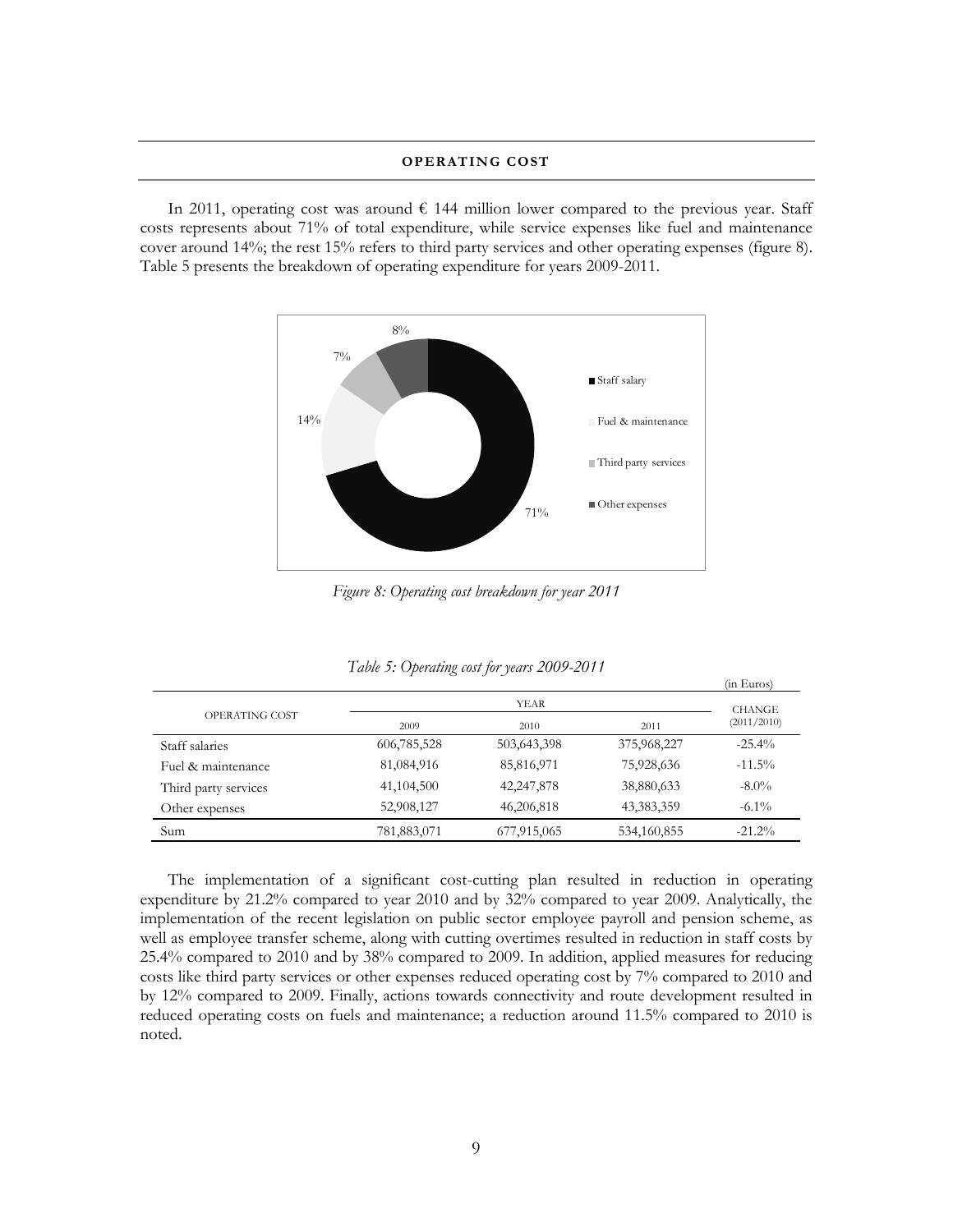#### **FINANCIAL PERFORMANCE OF COMPANY OASA S.A.**

#### Highlights:

- Preliminary figures show  $\epsilon$  3,647,534 surplus; it is worth mentioning that operating deficit was €1,266,150 in 2010 and €4,397,802 in 2009.
- Operating cost was reduced by 36%, mostly due to ongoing cost-cutting plan and the implementation of the recent legislation on public sector employee payroll and pension scheme.
- **•** Operating revenue was increased by 4%, compared to the previous year.

Table 6 presents the operating result for company OASA S.A. for years 2010-2011.

|                        |              |               | (in Euros)  |
|------------------------|--------------|---------------|-------------|
| FINANCIAL OUTCOME      | YEAR         | <b>CHANGE</b> |             |
|                        | 2010         | 2011          | (2011/2010) |
| Operating income (A)   | 11,095,613   | 11,531,214    | $3.9\%$     |
| Operating cost (B)     | 12,361,763   | 7,883,680     | $-36.2\%$   |
| Operating result (A-B) | $-1,266,150$ | 3,647,534     | $-388.1\%$  |

*Table 6: Company OASA S.A.: Operating result for years 2010-2011*

#### Operating revenues

The primary source of revenue comes from fares on the transport network and state subsidy; OASA S.A. receives 2% from all fares and state subsidy for the services it provides. As presented in table 7, the total operating revenue can be analysed as follows:

- Fares revenue (tickets and monthly travel cards):  $41\%$
- Fares revenue (annual cards, penalty fares, third party services etc.): 26%
- State subsidy:  $27\%$
- Income from other sources (e.g. advertisements):  $6\%$

|            |               | ردن عبد عبد ا |
|------------|---------------|---------------|
|            | <b>CHANGE</b> |               |
| 2010       | 2011          | (2011/2010)   |
| 4,331,206  | 4,714,732     | $8.9\%$       |
| 3,770,607  | 2,993,500     | $-20.6%$      |
| 2,240,923  | 3,152,731     | $40.7\%$      |
| 10,342,736 | 10,860,962    | $5.0\%$       |
| 752,877    | 670,252       | $-11.0\%$     |
| 11,095,613 | 11,531,214    | $3.9\%$       |
|            |               | <b>YEAR</b>   |

*Table 7: Operating revenue for years 2010-2011*

(in Euros)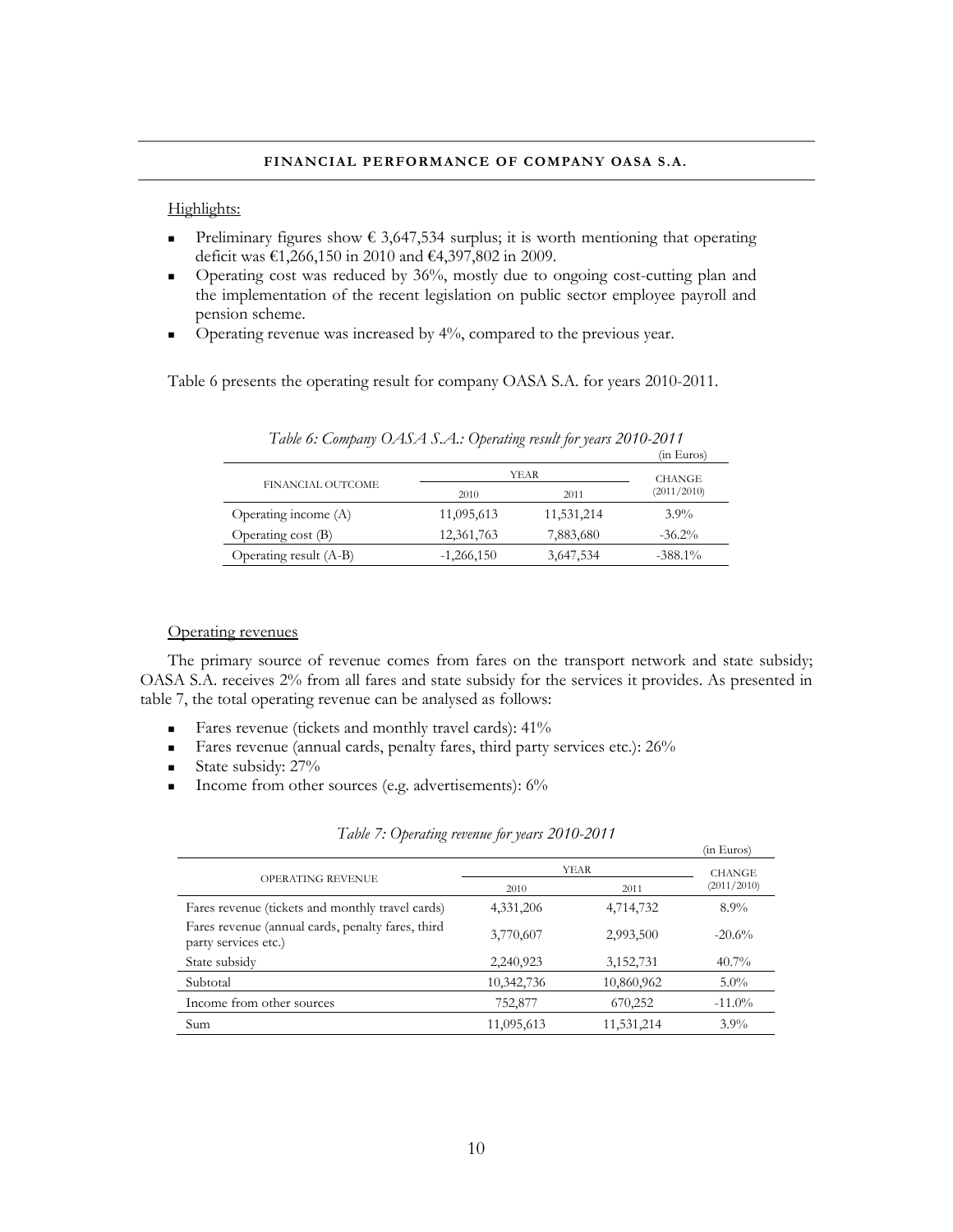#### Operating cost

In 2011, operating cost was around €4.5 million lower than the previous year. Staff salaries represent about 82% of total cost, while other third party services cover around 12%; the rest 6% refers to other operating expenses. Table 8 presents the breakdown of operating cost for years 2010- 2011.

|                      |            |             | (in Euros)    |
|----------------------|------------|-------------|---------------|
|                      |            | <b>YEAR</b> | <b>CHANGE</b> |
| OPERATING COST       | 2010       | 2011        | (2011/2010)   |
| Staff salaries       | 10,444,055 | 6,454,680   | $-38.2\%$     |
| Fuel                 | 11,377     | 6,830       | $-40.0\%$     |
| Third party services | 1,329,361  | 958,596     | $-27.9\%$     |
| Other expenses       | 576,970    | 463,574     | $-19.7\%$     |
| Sum                  | 12,361,763 | 7,883,680   | $-36.2\%$     |

*Table 8: Operating cost for years 2010-2011*

The implementation of a significant cost-cutting plan resulted in reduction in operating expenditure by 36.2% compared to year 2010. Analytically, the implementation of the recent legislation on public sector employee payroll and pension scheme, as well as employee transfer scheme, along with cutting overtimes resulted in reduction in staff costs by 38.2% compared to 2010. In addition, applied measures for reducing costs like third party services reduced expenditure by 27.9% compared to 2010. Finally, regarding all other expenses reduction by 19.7% compared to 2010 is noted. It is worth mentioning that staff costs will further be reduced due to new employment contracts and layoff scheme.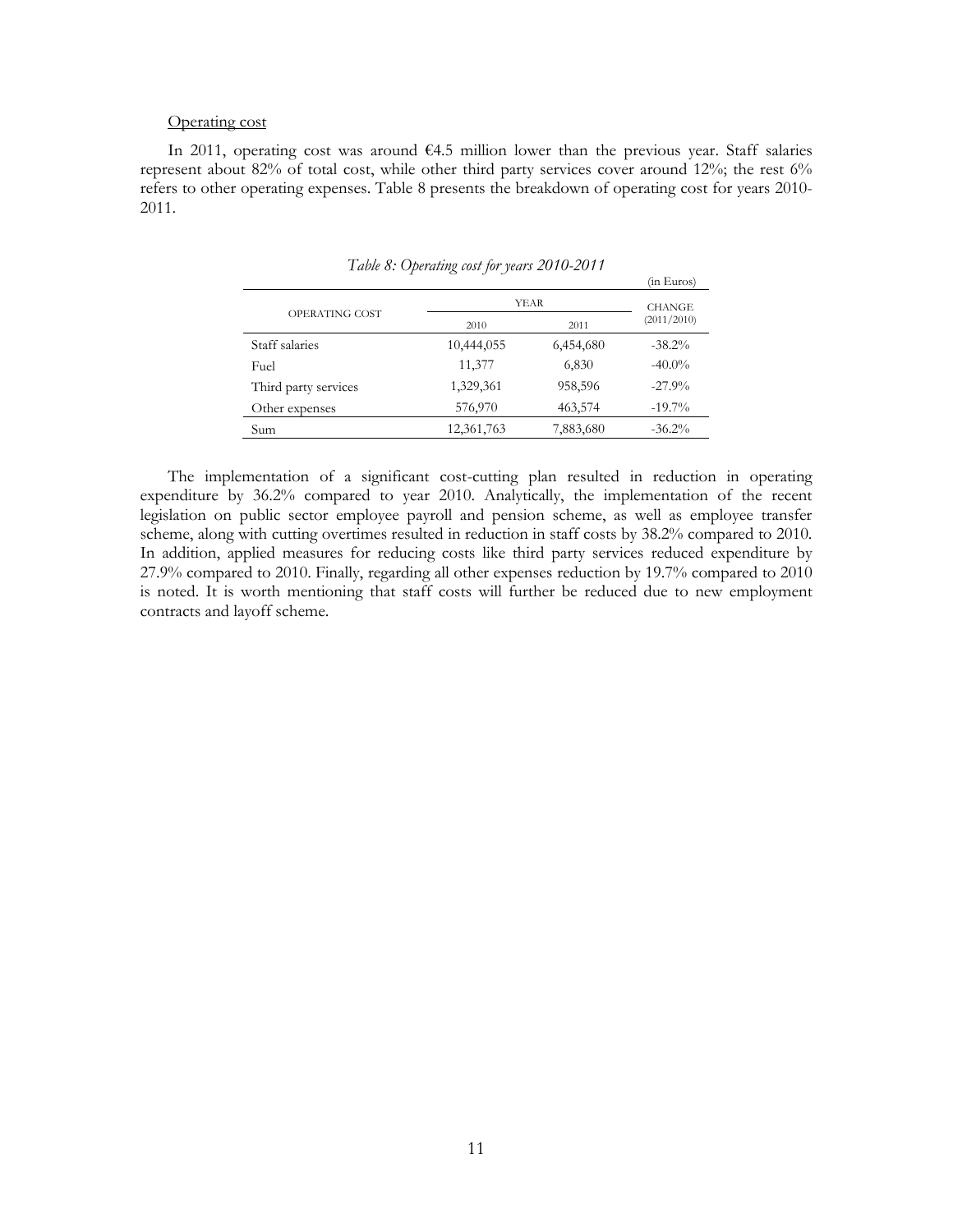#### **FINANCIAL PERFORMANCE OF TRANSPORT OPERATORS**

# **OSY S.A.**

#### Highlights:

- Preliminary figures show a reduction in the operating deficit by 64%, compared to the previous year.
- Operating cost was reduced by 20%, mostly due to ongoing cost-cutting plan and the implementation of the recent legislation on public sector employee payroll and pension scheme.
- Operating revenue was increased by 24%, compared to the previous year.

Table 9 presents the operating result for company OSY S.A. for years 2010-2011. Comparing operating income over operating cost for year 2010 a shortfall around  $\epsilon$  218 million is noted. However, in year 2011, the operating deficit is only  $\epsilon$  78 million.

|                        |                |               | (in Euros)    |
|------------------------|----------------|---------------|---------------|
|                        |                | YEAR          | <b>CHANGE</b> |
| FINANCIAL OUTCOME      | 2010           | 2011          | (2011/2010)   |
| Operating income (A)   | 217, 294, 744  | 269,432,397   | $24.0\%$      |
| Operating cost $(B)$   | 435,042,621    | 347,915,949   | $-20.0\%$     |
| Operating result (A-B) | $-217,747,878$ | $-78,483,552$ | $-64.0\%$     |

*Table 9: Company OSY S.A.: Operating result for years 2010-2011*

#### Operating revenues

The primary source of revenue comes from fares on the transport network and state subsidy. As presented in table 10, the total operating revenue can be analysed as follows:

- $\blacksquare$  Fares revenue: 48%
- State subsidy:  $49\%$
- Income from other sources (e.g. advertisements):  $3\%$

|                              |             |             | (in Euros)    |
|------------------------------|-------------|-------------|---------------|
| <b>OPERATING REVENUE</b>     |             | YEAR        | <b>CHANGE</b> |
|                              | 2010        | 2011        | (2011/2010)   |
| Fares (tickets, cards, etc.) | 118,968,462 | 128,596,547 | $8.1\%$       |
| Income from other sources    | 12,302,328  | 9,126,475   | $-25.8%$      |
| Subtotal                     | 131,270,791 | 137,723,022 | 4.9%          |
| State subsidy                | 86,023,953  | 131,709,375 | $53.1\%$      |
| Sum                          | 217,294,744 | 269,432,397 | $24.0\%$      |
|                              |             |             |               |

*Table 10: Operating revenue for years 2010-2011*

 $\mathcal{C}$ in Euros)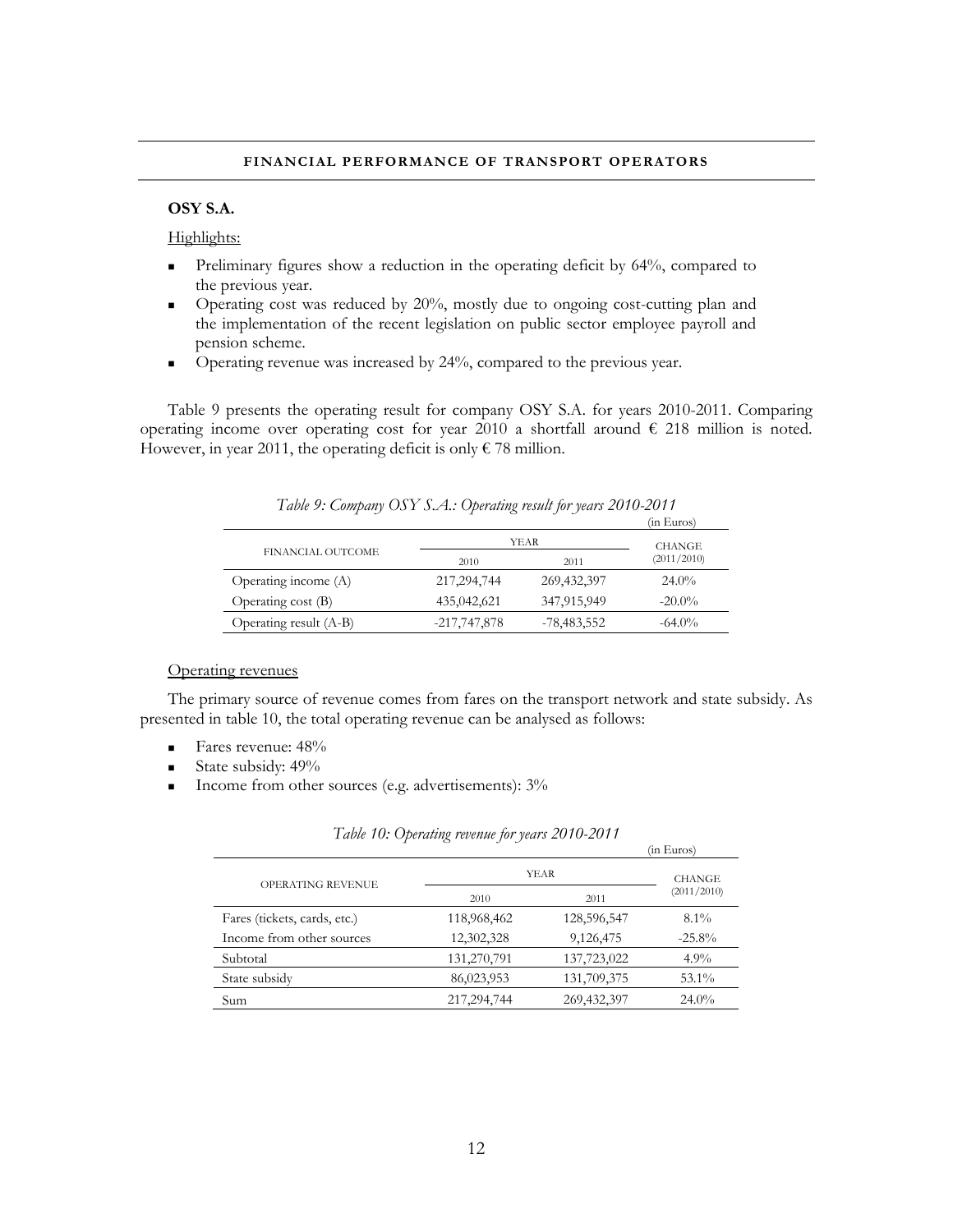#### Operating cost

In 2011, operating cost was around  $\epsilon$ 87 million lower than the previous year. Staff costs represent about 71% of the total expenditure, while expenses on fuel and maintenance cover around 18%; the rest 11% refers to third party services and other operating expenses. Table 11 presents the breakdown of operating expenditure for years 2010-2011.

|                      |              |             | (in Euros)    |
|----------------------|--------------|-------------|---------------|
|                      |              | <b>YEAR</b> | <b>CHANGE</b> |
| OPERATING COST       | 2010         | 2011        | (2011/2010)   |
| Staff salaries       | 326,905,255  | 248,049,153 | $-24.1\%$     |
| Fuel & maintenance   | 71,901,816   | 63,976,987  | $-11.0\%$     |
| Third party services | 22, 141, 484 | 20,433,343  | $-7.7\%$      |
| Other expenses       | 14,094,067   | 15,456,467  | $9.7\%$       |
| Sum                  | 435,042,621  | 347,915,949 | $-20.0\%$     |

*Table 11: Operating cost for years 2010-2011*

The implementation of a significant cost-cutting plan resulted in reduction in operating cost by 20% compared to year 2010. Analytically, the implementation of the recent legislation on public sector employee payroll and pension scheme, as well as employee transfer scheme, along with cutting overtimes resulted in reduction in staff costs by 24.1% compared to 2010. In addition, applied measures for reducing costs on fuel, maintenance and third party services reduced expenditure by 7.6% compared to 2010. It is worth mentioning that staff costs will further be reduced due to new employment contracts and layoff scheme.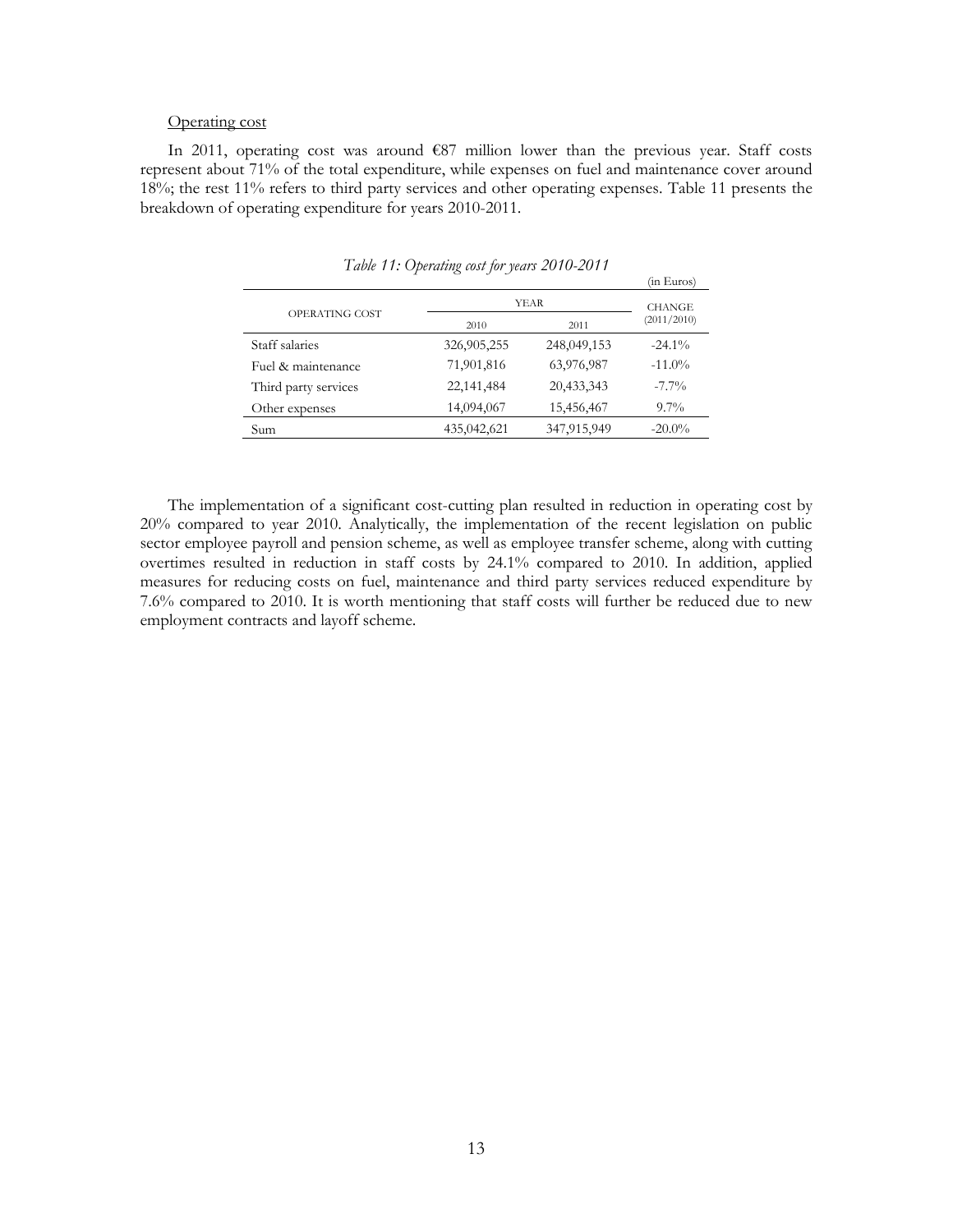# **STASY S.A.**

# Highlights:

- Preliminary figures show a reduction in the operating deficit by 93%, compared to the previous year.
- Operating cost was reduced by 23%, mostly due to ongoing cost-cutting plan and the implementation of the recent legislation on public sector employee payroll and pension scheme.
- Operating revenue was increased by 2%, compared to the previous year.

Table 12 presents the operating result for company STASY S.A. for years 2010-2011. Comparing operating income over expenditure for year 2010 a shortfall around  $\epsilon$  59 million is noted. However, in year 2011, the operating deficit is only €4.2 million.

|                        |               |               | (in Euros)    |
|------------------------|---------------|---------------|---------------|
| FINANCIAL OUTCOME      | YEAR          |               | <b>CHANGE</b> |
|                        | 2010          | 2011          | (2011/2010)   |
| Operating income (A)   | 171,467,373   | 174,193,098   | $1.6\%$       |
| Operating cost (B)     | 230,510,680   | 178, 361, 226 | $-22.6%$      |
| Operating result (A-B) | $-59,043,307$ | $-4,168,128$  | $-92.9\%$     |

| Table 12: Company STASY S.A.: Operating result for years 2010-2011 |  |  |
|--------------------------------------------------------------------|--|--|
|                                                                    |  |  |

### Operating revenue

The primary source of revenue comes mostly from fares on the transport network and state subsidy. As presented in table 13, the total operating revenue can be analysed as follows:

- Fares revenue: 78%
- State subsidy:  $16\%$
- Income from other sources (e.g. advertisements):  $6\%$

|             |             | (in Euros)    |
|-------------|-------------|---------------|
| <b>YEAR</b> |             | <b>CHANGE</b> |
| 2010        | 2011        | (2011/2010)   |
| 129,629,448 | 135,768,020 | $4.7\%$       |
| 13,448,534  | 10,471,306  | $-22.1\%$     |
| 143,077,982 | 146,239,326 | $2.2\%$       |
| 28,389,391  | 27,953,773  | $-1.5\%$      |
| 171,467,373 | 174,193,098 | $1.6\%$       |
|             |             |               |

*Table 13: Operating revenues for years 2010-2011*